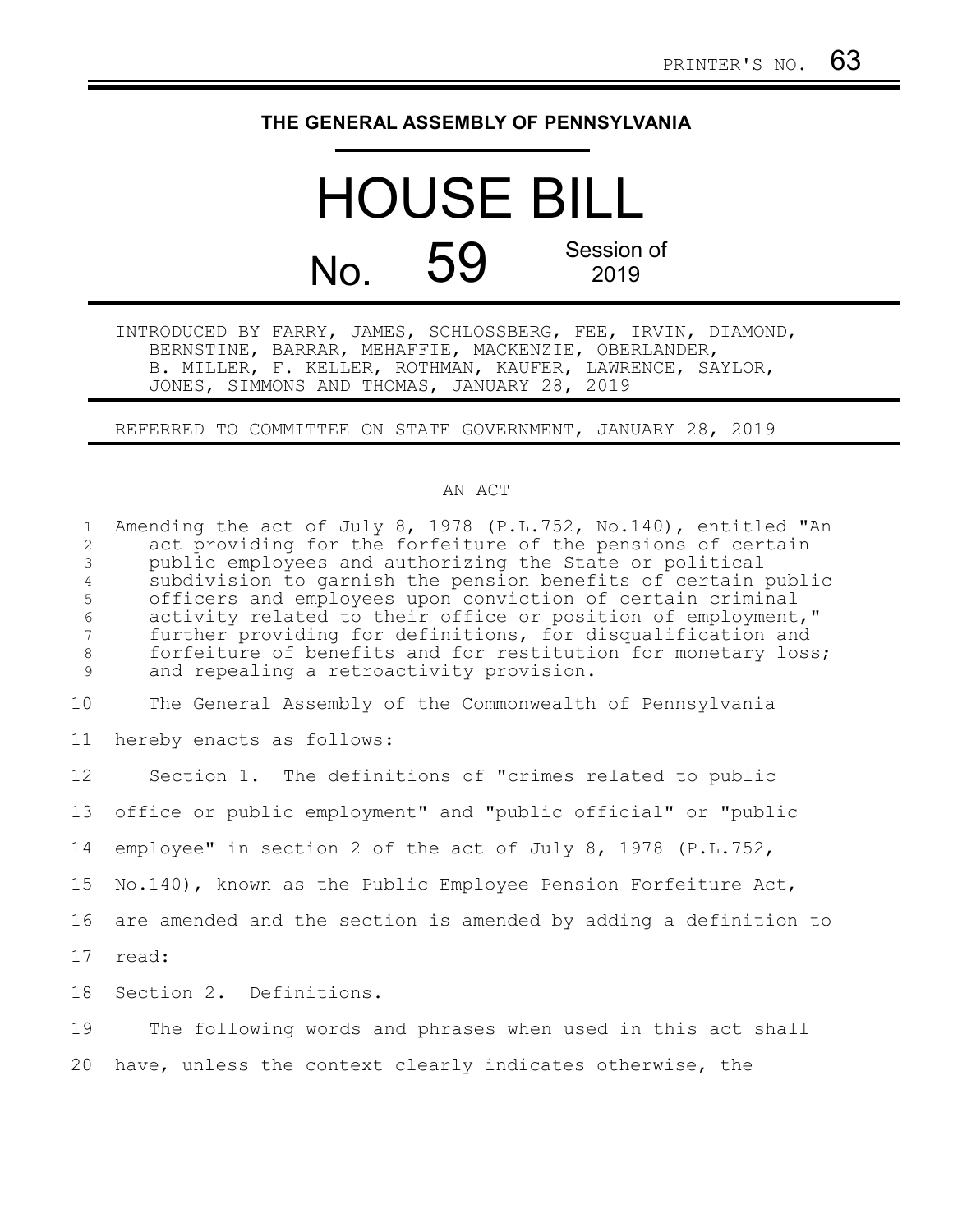meanings given to them in this section: 1

"Benefits administrator." A retirement board, pension fund administrator or employer that manages, controls or maintains a pension system for public officials or public employees. 2 3 4

"Crimes related to public office or public employment." Any of the criminal offenses as set forth in the following provisions of Title 18 (Crimes and Offenses) of the Pennsylvania Consolidated Statutes or other enumerated statute when committed by a public official or public employee through his public office or position or when his public employment places him in a position to commit the crime: 5 6 7 8 9 10 11

Any of the criminal offenses set forth in Subchapter B of Chapter 31 (relating to definition of offenses) when the criminal offense is committed by a school employee as defined in 24 Pa.C.S. § 8102 (relating to definitions) against a student. Section 3922 (relating to theft by deception) when the criminal culpability reaches the level of a misdemeanor of the first degree or higher. 12 13 14 15 16 17 18

Section 3923 (relating to theft by extortion) when the criminal culpability reaches the level of a misdemeanor of the first degree or higher. 19 20 21

Section 3926 (relating to theft of services) when the criminal culpability reaches the level of a misdemeanor of the first degree or higher. 22 23 24

Section 3927 (relating to theft by failure to make required disposition of funds received) when the criminal culpability reaches the level of a misdemeanor of the first degree or higher. 25 26 27 28

Section 4101 (relating to forgery). 29

Section 4104 (relating to tampering with records or 30

20190HB0059PN0063 - 2 -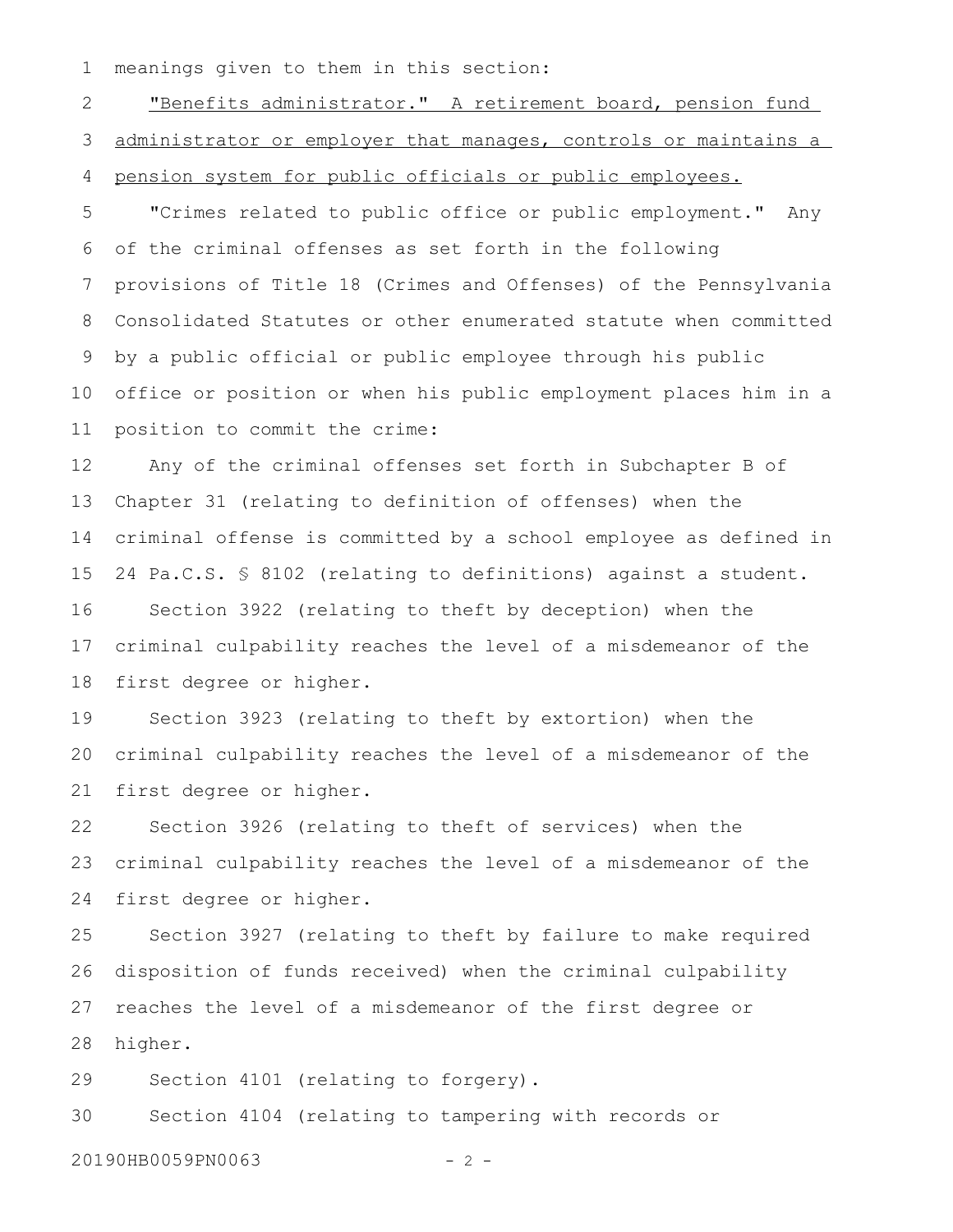identification). 1

Section 4113 (relating to misapplication of entrusted property and property of government or financial institutions) when the criminal culpability reaches the level of misdemeanor of the second degree. 2 3 4 5

[Section 4701 (relating to bribery in official and political matters).] 6 7

Section 4702 (relating to threats and other improper 8

influence in official and political matters). 9

[Section 4902 (relating to perjury).] 10

Section 4903(a) (relating to false swearing). 11

Section 4904 (relating to unsworn falsification to 12

authorities). 13

Section 4906 (relating to false reports to law enforcement authorities). 14 15

[Section 4909 (relating to witness or informant taking 16

bribe).] 17

Section 4910 (relating to tampering with or fabricating physical evidence). 18 19

Section 4911 (relating to tampering with public records or information). 20 21

Section 4952 (relating to intimidation of witnesses or victims). 22 23

Section 4953 (relating to retaliation against witness, victim or party). 24 25

Section 5101 (relating to obstructing administration of law or other governmental function). 26 27

Section 5301 (relating to official oppression). 28

Section 5302 (relating to speculating or wagering on official action or information). 29 30

20190HB0059PN0063 - 3 -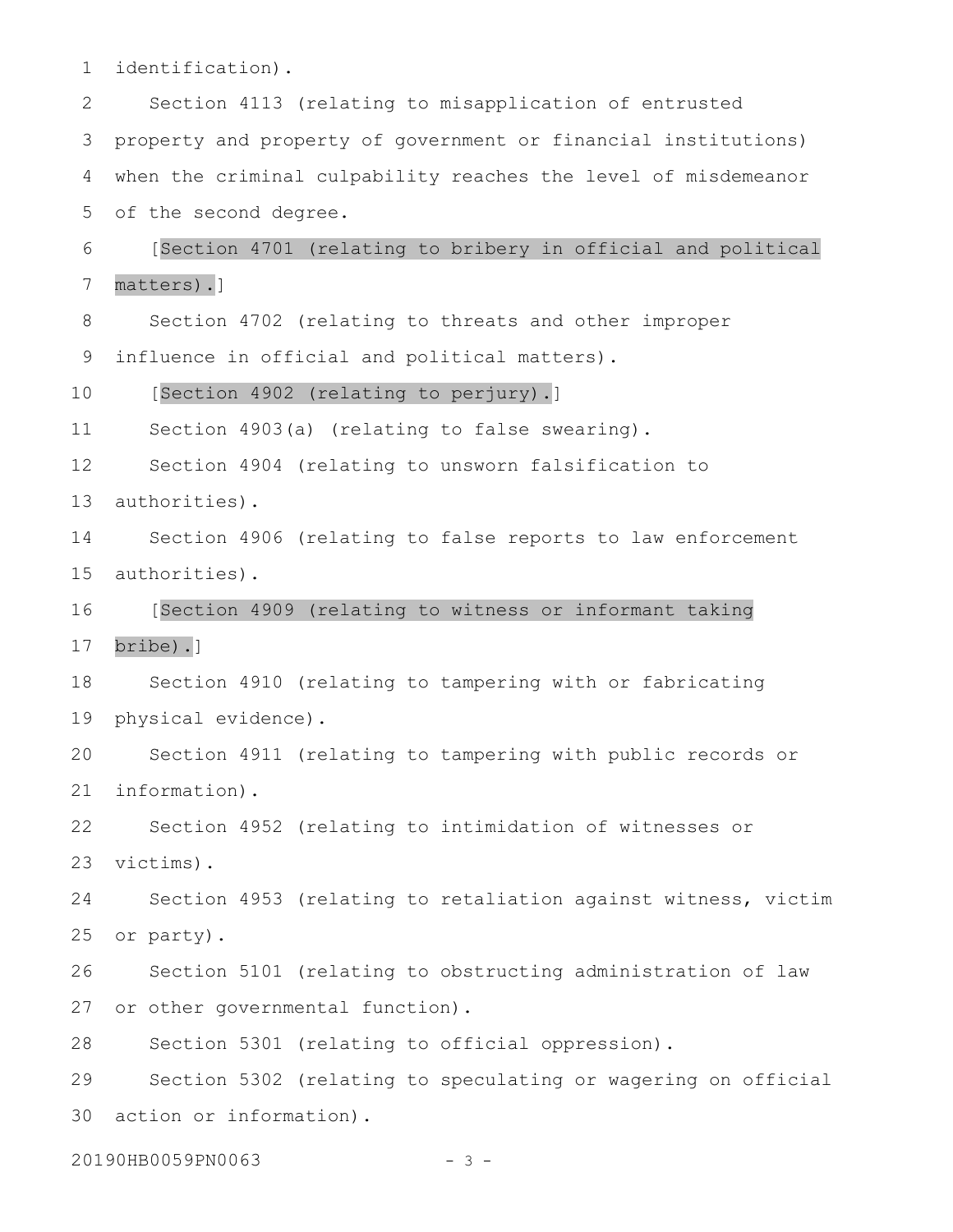Article III of the act of March 4, 1971 (P.L.6, No.2), known as the "Tax Reform Code of 1971." 1 2

Any criminal offense under the laws of this Commonwealth classified as a felony or punishable by a term of imprisonment exceeding five years. 3 4 5

In addition to the foregoing specific crimes, the term also includes all criminal offenses as set forth in Federal law and the laws of another state substantially the same as the crimes enumerated herein. The term also includes felony offenses under 18 U.S.C. §§ 371 (relating to conspiracy to commit offense or to defraud United States) and 1341 (relating to frauds and 6 7 8 9 10 11

swindles). 12

\* \* \* 13

"Public official" or "public employee." Any person who is elected or appointed to any public office or employment including justices, judges and [justices of the peace] magisterial district judges and members of the General Assembly or who is acting or who has acted in behalf of the Commonwealth or a political subdivision or any agency thereof including but not limited to any person who has so acted and is otherwise entitled to or is receiving retirement benefits whether that person is acting on a permanent or temporary basis and whether or not compensated on a full or part-time basis. This term shall not include independent contractors nor their employees or agents under contract to the Commonwealth or political subdivision nor shall it apply to any person performing tasks over which the Commonwealth or political subdivision has no legal right of control. However, this term shall include all persons who are members of any retirement system funded in whole or in part by the Commonwealth or any political subdivision. For 14 15 16 17 18 19 20 21 22 23 24 25 26 27 28 29 30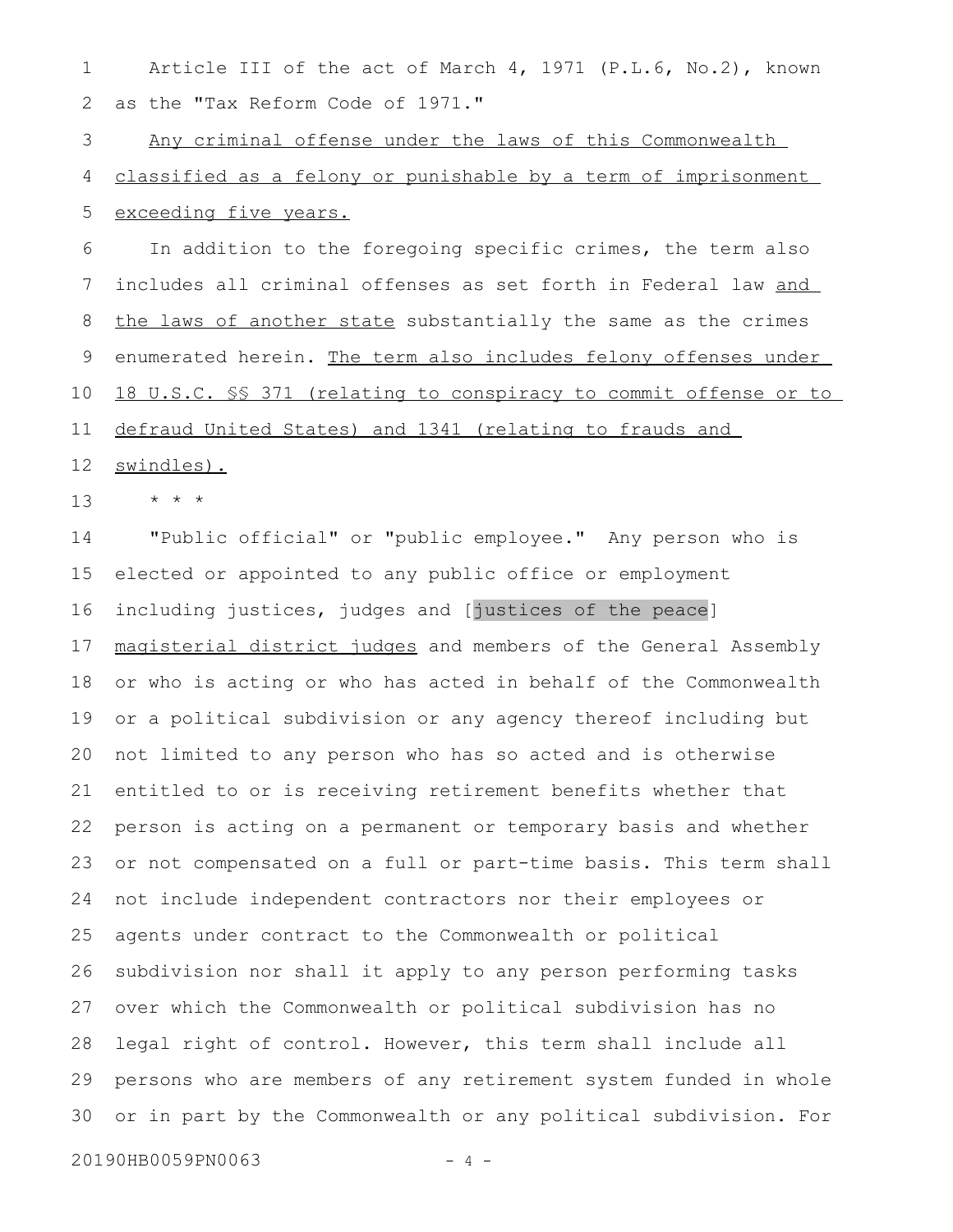the purposes of this act such persons are deemed to be engaged in public employment. 1 2

Section 2. Section  $3(a)$ , (b) and (d) of the act are amended and the section is amended by adding a subsection to read: Section 3. Disqualification and forfeiture of benefits. 3 4 5

(a) Notwithstanding any other provision of law, no public official or public employee nor any beneficiary designated by such public official or public employee shall be entitled to receive any retirement or other benefit or payment of any kind except a return of the contribution paid into any pension fund without interest, if such public official or public employee is [convicted] found quilty of a crime related to public office or public employment or pleads guilty or no [defense] contest to any crime related to public office or public employment. 6 7 8 9 10 11 12 13 14

(b) [The benefits shall be forfeited upon entry of a plea of guilty or no defense or upon initial conviction and no payment or partial payment shall be made during the pendency of an appeal. If] The benefits shall be forfeited retroactive to the date of the public official's or public employee's plea of guilty or no contest or upon initial entry of a jury verdict or judicial order of quilty, with respect to any crimes related to public office or public employment. The forfeiture shall not be stayed or affected by pendency of an appeal or collateral attack on the plea, verdict or order, regardless of whether a court has entered or stayed the sentence pending the appeal or collateral attack. If a plea, verdict or order is vacated and a verdict of not guilty is rendered or the indictment or criminal information finally dismissed, then the public official or public employee shall be reinstated as a member of the pension fund or system and shall be entitled to all benefits including those accruing 15 16 17 18 19 20 21 22 23 24 25 26 27 28 29 30

20190HB0059PN0063 - 5 -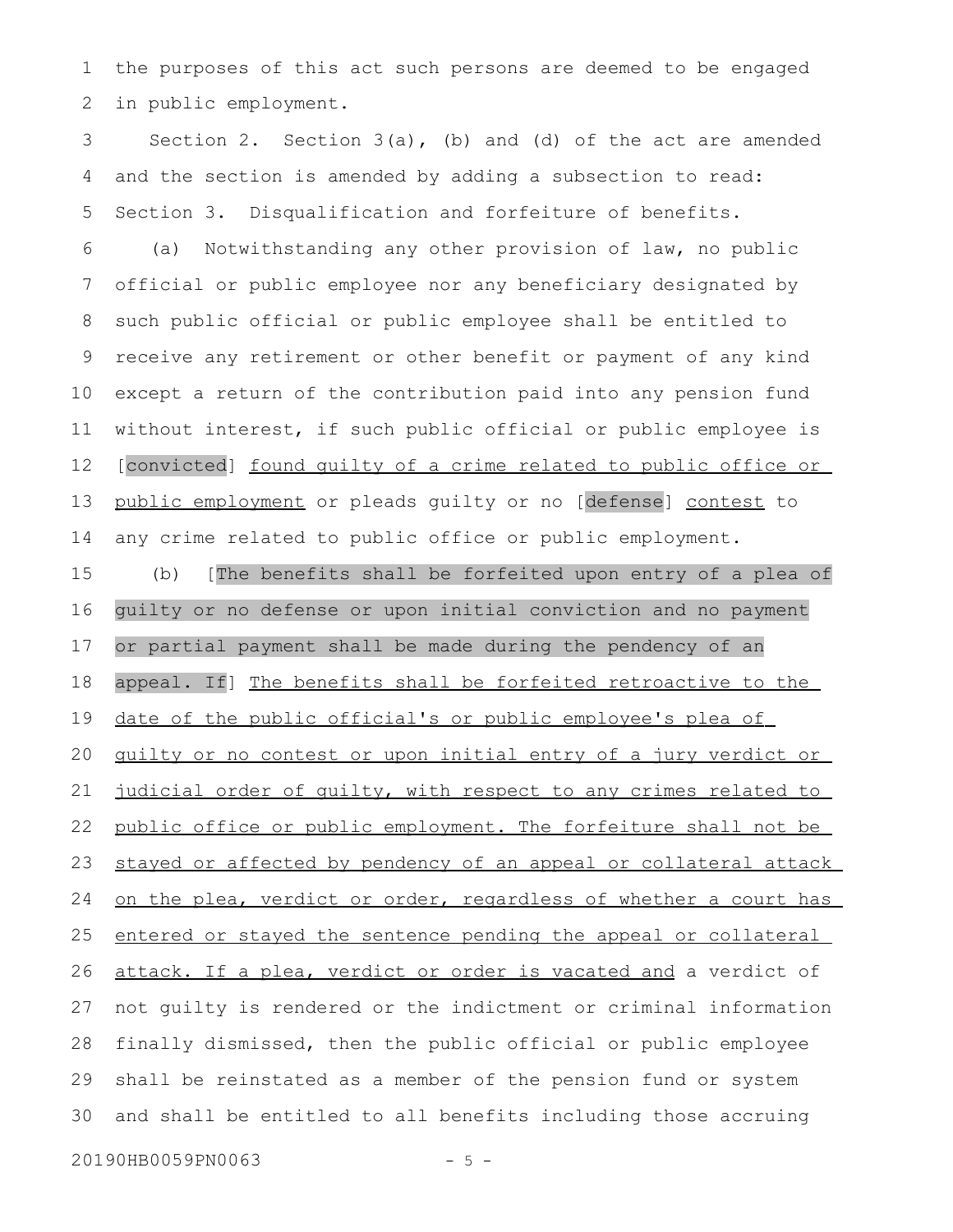during the period of forfeiture if any. Such [conviction or] plea, verdict or order shall be deemed to be a breach of a public officer's or public employee's contract with his employer. 1 2 3 4

\* \* \* 5

(d) The appropriate [retirement board] benefits administrator may retain a member's contributions and interest thereon for the purpose of paying any fine imposed upon the member of the fund by a court of competent jurisdiction, or for the repayment of any funds misappropriated by such member from the Commonwealth or any political subdivision. 6 7 8 9 10 11

\* \* \* 12

(f) The Administrative Office of Pennsylvania Courts shall provide the State Employees' Retirement System and the Public School Employees' Retirement System the information necessary to fulfill the duties under subsection (b). 13 14 15 16

Section 3. Section 4(a) and (d) of the act are amended to read: 17 18

Section 4. Restitution for monetary loss. 19

(a) Whenever any public official or public employee who is a member of any pension system funded by public moneys [is convicted or pleads guilty or pleads no defense] enters a plea of guilty or no contest in any court of record to any crime related to a public office or public employment and which plea is accepted by the court or whenever there is initial entry of a jury verdict or judicial order of guilty against the public official or public employee in any court of record to any crime related to a public office or public employment, the court shall order the defendant to make complete and full restitution to the Commonwealth or political subdivision of any monetary loss 20 21 22 23 24 25 26 27 28 29 30

20190HB0059PN0063 - 6 -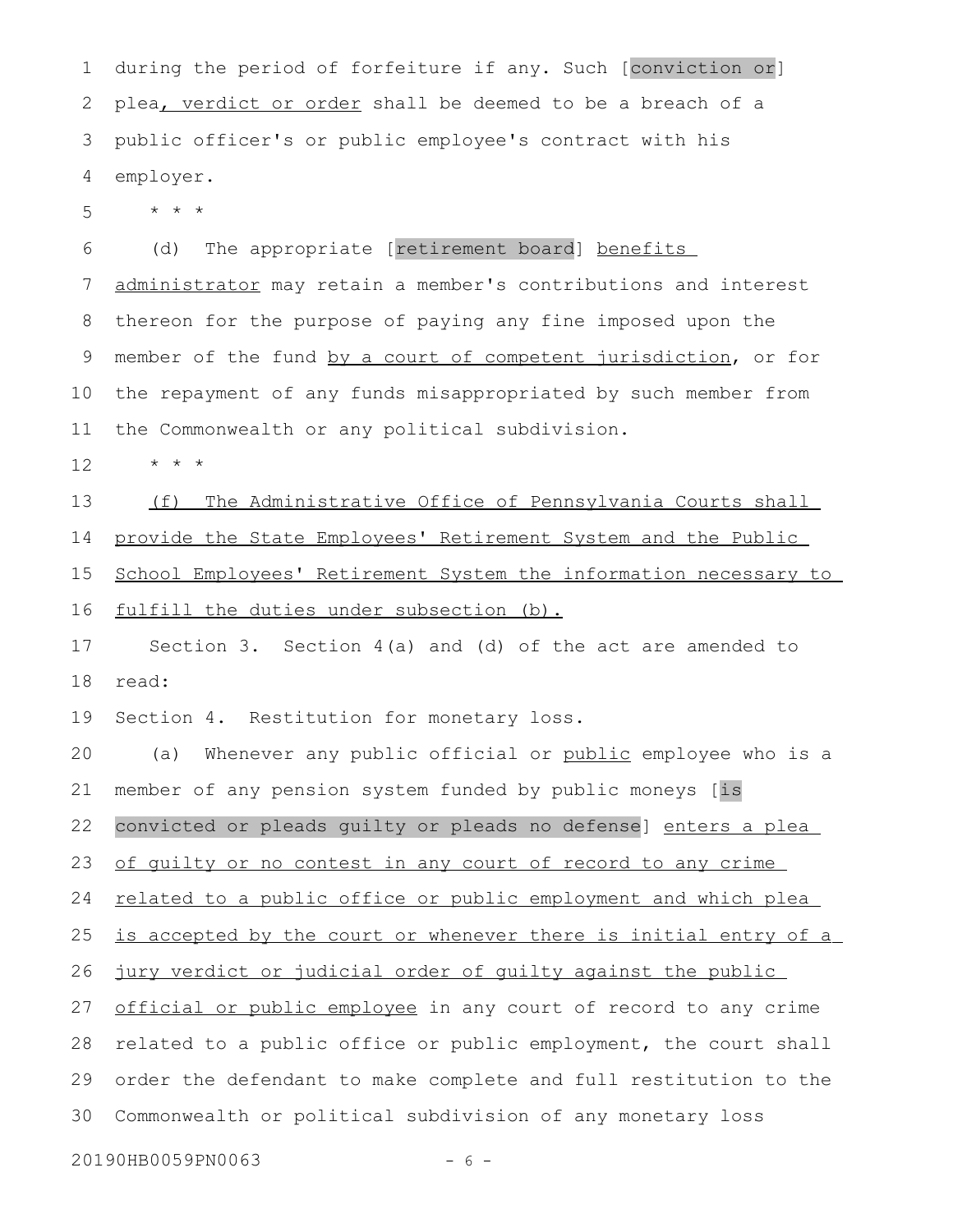incurred as a result of the criminal offense. 1

\* \* \* 2

(d) [The retirement board, administrator of the pension fund or employer of the defendant] Until restitution is determined by a court, the appropriate benefits administrator shall not make payment of any refund of contributions applied for after the date of such finding or entry to the public official or public employee until the court notifies the appropriate benefits administrator that no restitution is due. The court shall notify the appropriate benefits administrator if restitution is or is not ordered and the amount, if applicable. The appropriate benefits administrator, upon being served with a copy of the court's order, shall pay over all such pension benefits, contributions or other benefits to the extent necessary to satisfy the order of restitution. Section 4. Section 7 of the act is repealed: [Section 7. Retroactively. The provisions of this act shall be retroactive to December 1, 1972.] Section 5. The following provisions apply to crimes related to public office or public employment committed on or after the effective date of this section: (1) The amendment or addition of the definitions of "benefits administrator," "crimes related to public office or public employment," and "public official" or "public employee" in section 2 of the act. (2) The amendment of section 3(a), (b) and (d) of the act. (3) The amendment of section 4(a) and (d) of the act. (4) The repeal of section 7 of the act. 3 4 5 6 7 8 9 10 11 12 13 14 15 16 17 18 19 20 21 22 23 24 25 26 27 28 29 30

20190HB0059PN0063 - 7 -